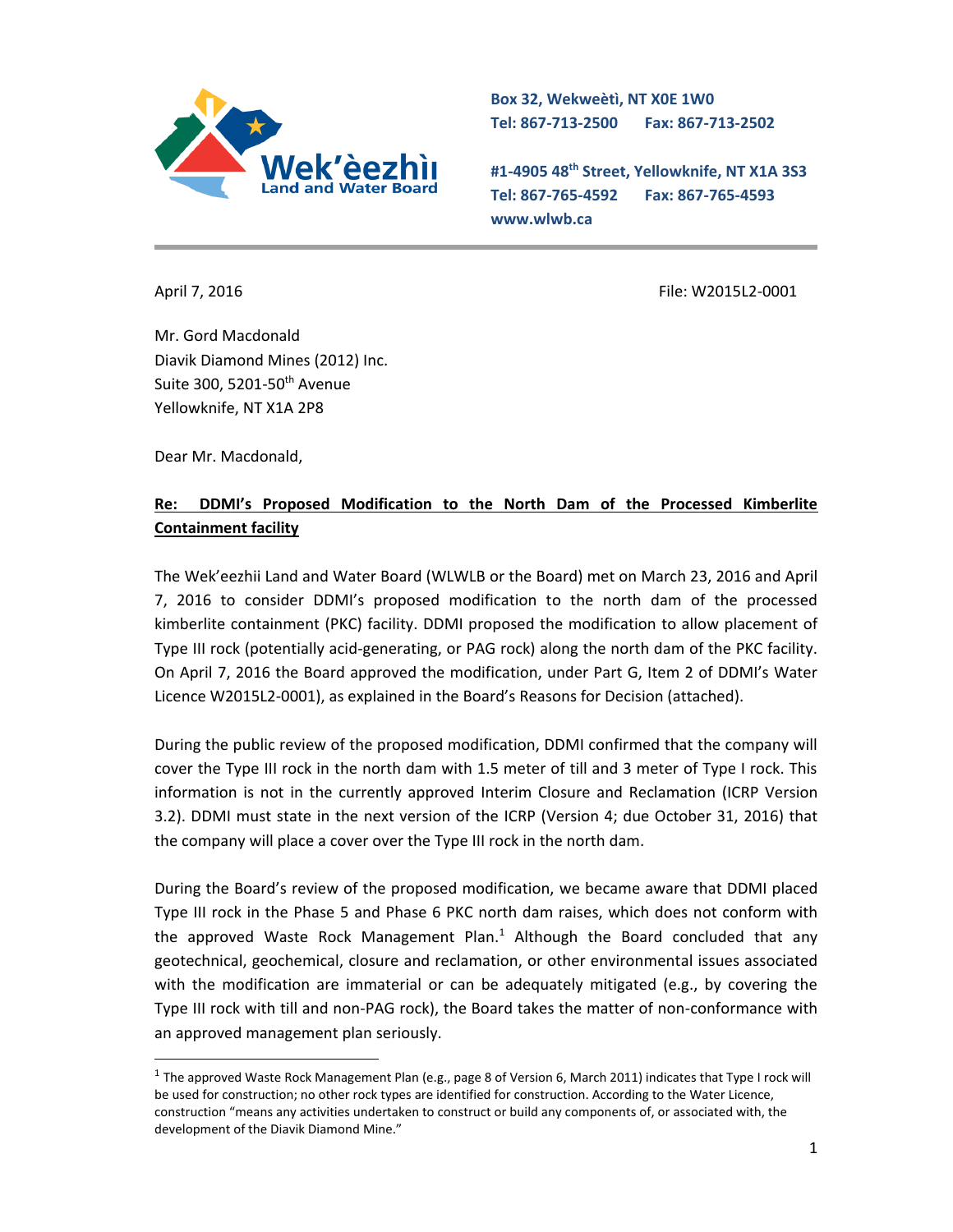The Board is also aware of other uses of Type III rock that do not conform with the Waste Rock Management Plan. For example, DDMI recently informed the Board that the company placed Type III rock in the toe buttress of the A21 dike.<sup>2</sup> Also, the Inspector has identified noncompliance issues related to the location of Type III rock in the Waste Rock Storage Area,<sup>3</sup> which is adjacent to the PKC Facility north dam. The Board will consider any compliance implications associated with placement of Type III rock in the PKC north dam raises, the Waste Rock Storage Area, and the A21 dike, when the Board reviews DDMI's revised Waste Rock Management Plan (currently under public review). In this way, the Board can consider these issues collectively, and benefit from any additional information provided by reviewers and the company. To be clear, Board approval of the modification to the north dam in no way limits the Board's future decisions regarding non-compliance issues associated with placement of Type III rock.

The Board recognizes that DDMI included statements about the use of Type III rock in the PKC north dam in some design and as-built submissions to the Board.<sup>4</sup> These submissions were received and placed in the WLWB public registry; however, receipt of the submissions does not constitute Board approval. We acknowledge that the Board did not identify the statements in question and did not realize that DDMI placed Type III rock in the north dam. DDMI did not draw the Board's attention to the practice (e.g., in a cover letter), did not request a modification under Part G of the Water Licence, and did not revise the Waste Rock Management Plan to include use of Type III rock in construction. DDMI is responsible for ensuring that the company follows all approved management plans. Whenever DDMI wishes to make operational changes, DDMI is responsible for determining whether the company needs to revise and submit an updated management plan for approval.

In the future, if DDMI plans to use Type III rock in a manner that is not described in the approved Waste Rock Management Plan, DDMI must submit a revised Plan for approval, a minimum of 90 days prior to implementing the proposed change (Part H, Item 12). If the Type III rock is to be used in the construction of an engineered structure and the design does not identify Type III rock as a construction material, DDMI must propose a modification under Part G of the Water Licence. More generally, if planned operational changes conflict with any approved management plan, DDMI must submit a revised plan a minimum of ninety days prior to implementing the proposed change (Part H, Item 12). DDMI is not authorized to implement the change until the Board approves the revised Plan. In any revised Plan or proposed modification, DDMI must proactively address environmental concerns, closure planning implications, and other relevant issues. It is in DDMI's best interest to fully explain the

<sup>&</sup>lt;sup>2</sup> "A21 Dike Design Modification and Construction Update", submitted by DDMI to the WLWB on March 10, 2016. Under the advisement of Board staff, DDMI withdrew this request. Since the dike has not been built yet, the changes are not considered to be modifications. DDMI plans to submit a description of the design changes and other documentation in April, under the appropriate Licence conditions.

<sup>&</sup>lt;sup>3</sup> See "Water Use Inspection Report, Water Licence W2015L2-0001"; February 1, 2016, and "Water Use Inspection Report, Water Licence W2007L2-0001"; November 27, 2015.

<sup>4</sup> For example, technical specifications for Phase 5 raise design, and phase 5 as-built drawings, page 68 of the approved ICRP (Version 3.2)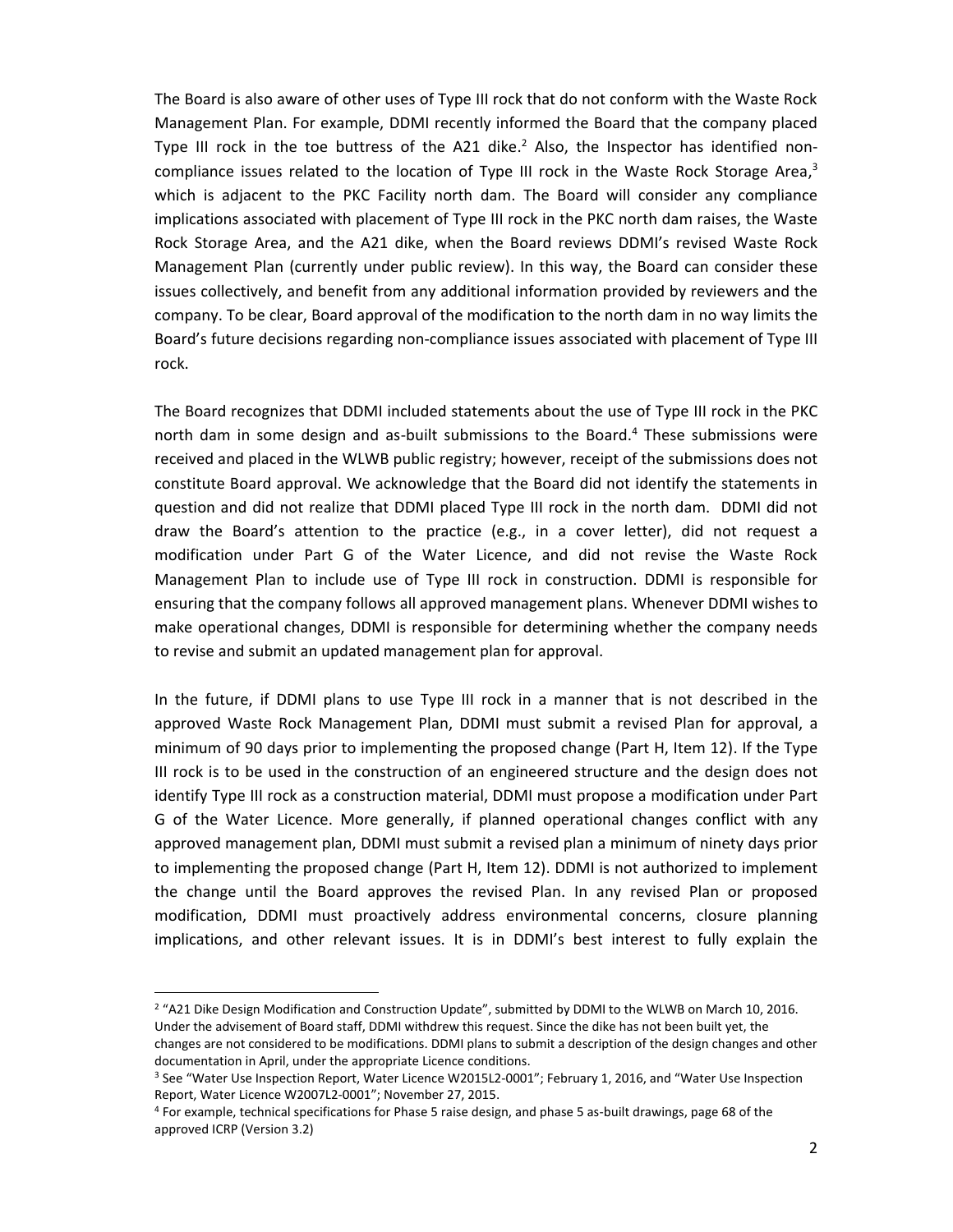rationale for proposed changes, and to attempt to anticipate the kinds of questions and issues that public reviewers and the Board may raise.

If you have any questions, please contact Patty Ewaschuk at (416) 432-6066.

 $\pmb{\epsilon}$ 

Sincerely,

1) Cesionden  $\overline{\phantom{0}}$ 

Violet Camsell-Blondin Chair, Wek'èezhìi Land and Water Board

Copied: DDMI Distribution List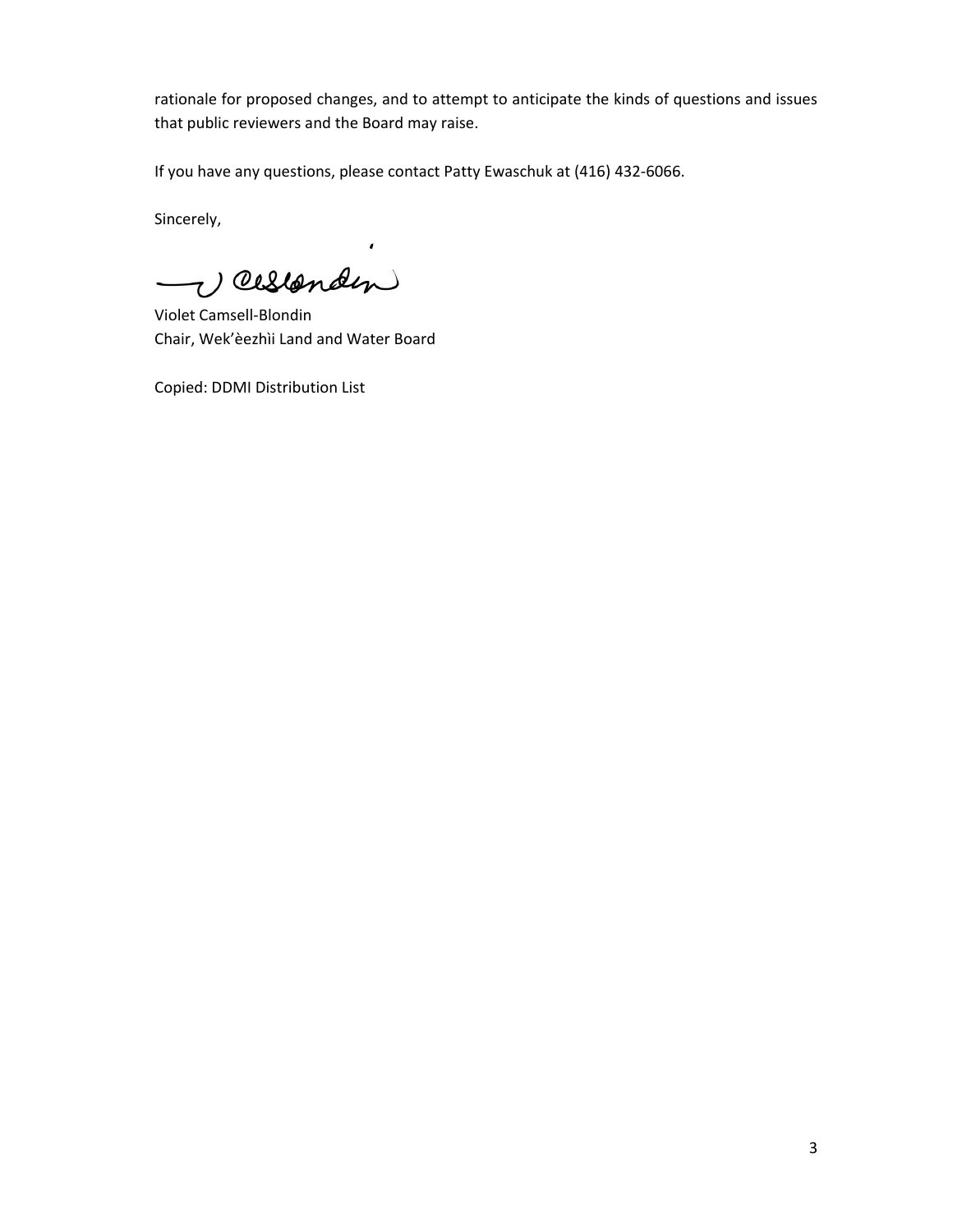

**Box 32, Wekweètì, NT X0E 1W0 Tel: 867-713-2500 Fax: 867-713-2502** 

**#1-4905 48th Street, Yellowknife, NT X1A 3S3 Tel: 867-765-4592 Fax: 867-765-4593 www.wlwb.ca**

| <b>Reference/File Number:</b> | W2015L2-0001                                                                               |
|-------------------------------|--------------------------------------------------------------------------------------------|
| Licensee:                     | Diavik Diamond Mines (2012) Inc.                                                           |
| Subject:                      | Proposed Modification to the North Dam of the Processed<br>Kimberlite Containment Facility |

# **Decision from the Wek'èezhìi Land and Water Board Meeting of April 7, 2016**

Issued pursuant to Section 54 of the *Waters Act*, S.N.W.T. 2014, c.18

### **1.0 Decision**

The Wek'eezhii Land and Water Board (WLWLB or the Board) met on March 23, 2016 and April 7, 2016 to consider Diavik Diamond Mining (2012) Inc.'s (DDMI) proposed modification to the north dam of the processed kimberlite containment (PKC) facility. On April 7, 2016, the Board approved proposed modification.

#### **2.0 Background**

l

On December 10, 2015, DDMI submitted a [proposed modification](http://www.mvlwb.ca/Boards/WLWB/Registry/2015/W2015L2-0001/Diavik%20-%20Modification%20-%20Processed%20Kimberlite%20Containment%20Facility%20-%20North%20Dam%20-%20Dec%209_15.pdf) to the PKC Facility under Part G, Item 1 of its Water Licence (W2015L2-0001). A modification is defined in the Water Licence as follows: "Modification in respect of an Engineered Structure, means a change, other than an expansion, that does not alter the purpose or function of a structure".

DDMI proposed to modify the PKC Facility north dam by placing Type III rock (potentially acid-generating rock) along the dam, in the area between the southern edge of the Waste Rock Storage Area and the north dam crest. The approved Processed Kimberlite Containment Facility Design Report (April 2001) does not include placement of rock in that area, and does not allow Type III rock in the dam.<sup>[1](#page-3-0)</sup>

Under Part G, Item 1, DDMI can modify the PKC north dam without written approval, if the conditions in Part G, Items 1a through 1e are met. If any of these conditions are not met, then the company must obtain written

<span id="page-3-0"></span> $1$  Processed Kimberlite Containment Facility Design Report (April 2001), page 124.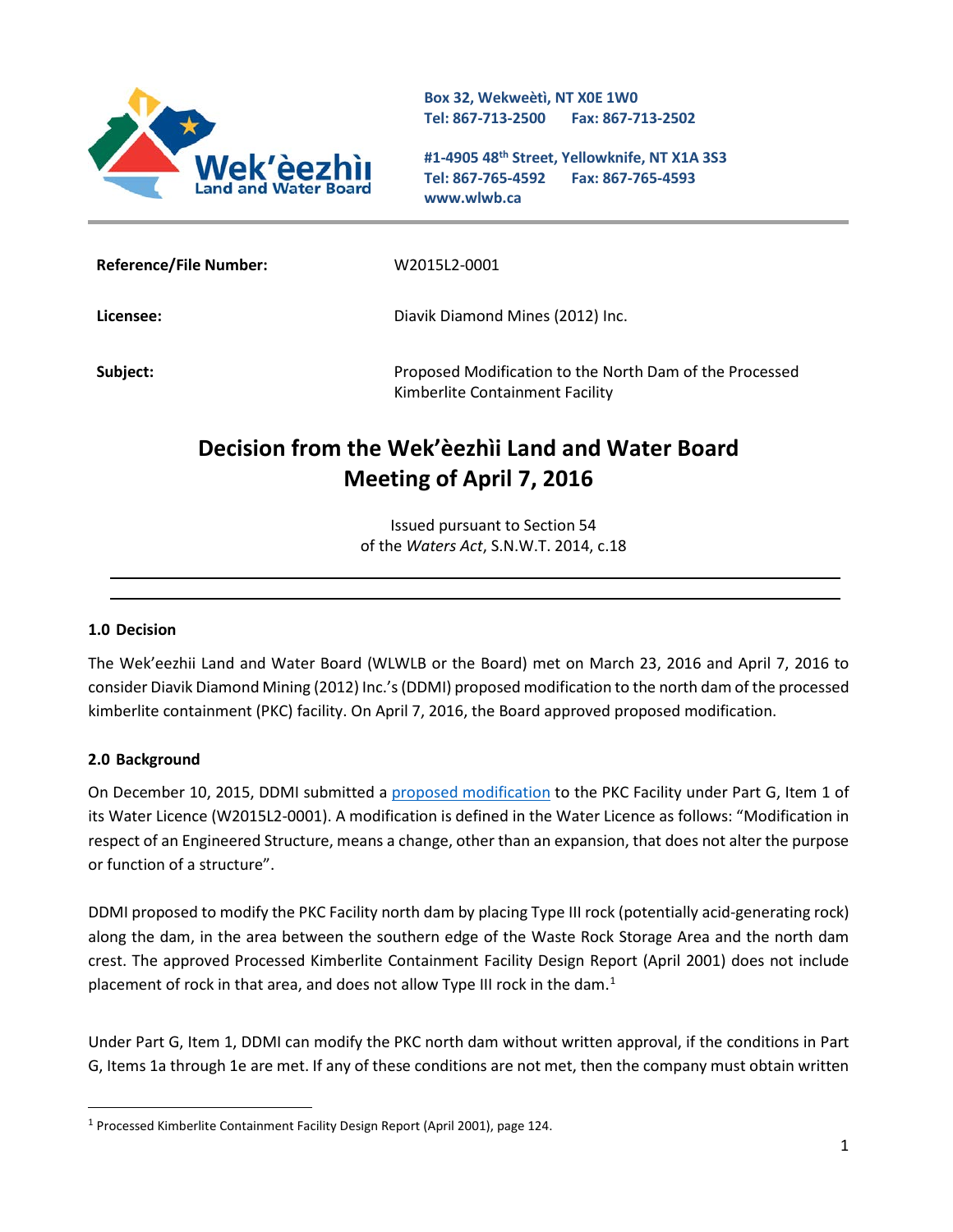approval from the Board before carrying out the modification. This modification required written approval for the following reasons:

- The original Processed Kimberlite Containment Facility Design Report was for Board approval; therefore, it is reasonable that a modification to the Design would also be for approval;
- The Board required more than 45 days to review the proposed modification (see Part G, Item 1c), to consider:
	- o whether recent non-compliance issues related to the Waste Rock Storage Area (as described in the Inspector's [November 27, 2015,](http://www.mvlwb.ca/Boards/WLWB/Registry/2015/W2015L2-0001/Diavik%20-%20Water%20Licence%20Inspection%20Report%20-%20October%2026%202015%20-%20Nov%2027_15.pdf) [February 1, 2016,](http://www.mvlwb.ca/Boards/WLWB/Registry/2015/W2015L2-0001/Diavik%20-%20Water%20Licence%20Inspection%20Report%20-%20January%2018%202016%20-%20Feb%201_16.pdf) and [February 24, 2016](http://www.mvlwb.ca/Boards/WLWB/Registry/2015/W2015L2-0001/Diavik%20-%20Water%20Licence%20Inspection%20Report%20-%20Feb%2024%202016%20-%20Mar%2011_16.pdf) Water Use Inspection Reports) have any bearing on the proposed modification;
	- o that the proposed modification conflicted with the approved Waste Rock Management Plan (Version 6); and,
	- o how the modification might impact water quality during operations and post-closure.

DDMI did not address these issues in its submission, and time was needed to obtain more information from the company to consider the issues.

• Given the number of issues associated with DDMI's proposed modification, a public review was warranted, which also meant that the review could not be conducted in 45 days.

Board staff distributed the proposed modification for public comment on January 4, 2016. The Environmental Monitoring Advisory Board (EMAB), the GNWT Inspector, GNWT Environment and Natural Resources (ENR), and the North Slave Metis Alliance (NSMA) commented on the modification by the February 19, 2016 deadline. Board staff also posed questions during the public comment period. DDMI responded to the comments by March 2, 2016. Public comments and proponent responses are in the [Review Summary Table.](http://lwbors.yk.com/LWB_IMS/ReviewCommentSub/ViewCommentsPrintFriendly.aspx?id=10797)

The Board hired SRK Consulting to review the proposed modification and assist Board staff with the geotechnical and geochemical issues related to the proposed modification.

### **3.0 Reasons for Decision**

The reasons the Board approved the proposed modification are:

- a. No geotechnical issues related to the modification were identified. The GNWT (ENR) stated explicitly that they had not identified any geotechnical concerns, nor did the Board's consultant.
- b. The company adequately addressed concerns expressed by reviewers and Board staff regarding the closure of the north dam. The closure plan for Type III rock in the Waste Rock Storage Area is to cover it with 1.5 m of till and 3 m of clean rock. DDMI did not address this issue in its modification request, but in its response to reviewer comments the company confirmed that the same cover will be placed on all Type III rock in the PKC north dam.
- c. The company adequately addressed questions raised by EMAB, Board staff, and NSMA regarding possible acid drainage and metal leaching. DDMI responded that:

*Type III rock in the North PKC Dam, past and proposed, will be within the SED and CLAR catchment areas. The drainage collection for the North PKC Dam would be the same*